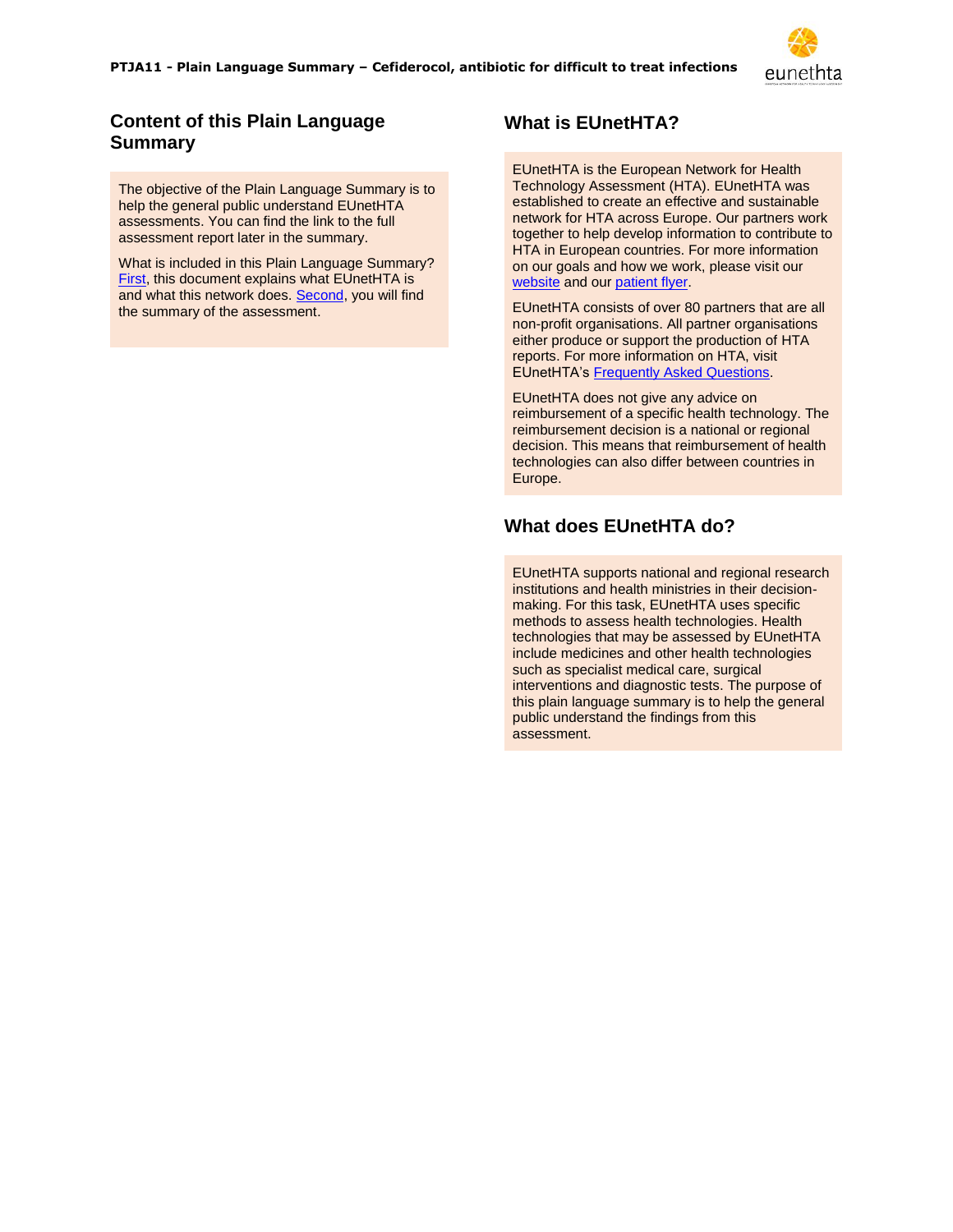

# **SUMMARY OF THE ASSESSMENT – CEFIDEROCOL, ANTIBIOTIC FOR DIFFICULT TO TREAT INFECTIONS**

This section provides a summary of the assessment and was published on 16/06/2020. To get a better understanding of commonly used HTA concepts, we advise you to look at the [HTAi glossary.](https://htai.org/wp-content/uploads/2018/02/HTAiPatientAndConsumerGlossaryOctober2009_01.pdf)

## **Why did we conduct this assessment?**

The purpose of this EUnetHTA assessment is to give national healthcare systems robust information about the therapy under assessment.

#### **What is the context of this assessment?**

<span id="page-1-0"></span>Multidrug resistant bacteria (MDR) caused nearly 700,000 infections and 33,000 deaths in the Europe in 2015. This was estimated by the European Centre for Disease Prevention and Control (ECDC). There is a lack of treatment options for this type of infections. Therefore, few guidelines defining the optimal treatment strategies exist. Specific treatment regimens consist often of multiple drug combinations.

Cefiderocol (Fetcroja) is an antibiotic used in adults to treat infections caused by aerobic Gram negative bacteria. This bacteria can lead for example to pneumonia, urinary tract infections and bloodstream infections. This type of infections are difficult to treat. Cefiderocol is used when other treatments may not work.

The current clinical management practice of infections with limited treatment options varies across Europe. This is due to several reasons. Firstly, there are different geographical patterns of treatment resistance. Secondly, there is an assorted availability of drugs at the national level.

Cefiderocol has been granted European Marketing Authorisation on 23/04//2020. It is a treatment given as infusion (drip) into a vein at the hospital.

### **What did EUnetHTA review?**

Through this assessment, EUnetHTA reviewed how well the drug cefiderocol works and how safe it is in patients with difficult to treat infections. This is compared to what is currently used to treat these patients. This assessment included three clinical studies and several pre-clinical studies.

|                                                       | <b>Scenario 1</b>                                                                                                                                                       | <b>Scenario 2</b>                                                                                                              |
|-------------------------------------------------------|-------------------------------------------------------------------------------------------------------------------------------------------------------------------------|--------------------------------------------------------------------------------------------------------------------------------|
| What is the drug<br>under review?                     | Cefiderocol alone or in combination with other<br>antibiotics                                                                                                           |                                                                                                                                |
| What is the study<br>group?                           | Adult patients with a<br>confirmed (antibiotic<br>resistant) infection<br>with limited treatment<br>option.                                                             | Adult patients, with<br>life threatening<br>suspected<br>(antibiotic resistant)<br>infection with limited<br>treatment options |
| What is the drug<br>compared to?                      | Best available therapy. More information on the<br>different options of best available therapy can<br>be found in the project plan.                                     |                                                                                                                                |
| What are the<br>outcomes this<br>review investigates? | Outcomes on effectiveness of the drug:<br>Cure from infection (at different time-<br>points)<br>Elimination of bacteria<br>Combination of these two<br><b>Mortality</b> |                                                                                                                                |
|                                                       | Outcomes on Safety and side effects<br>mild and severe side effects, such as                                                                                            |                                                                                                                                |

- side effects leading to drug discontinuation or death.
- Quality of life.